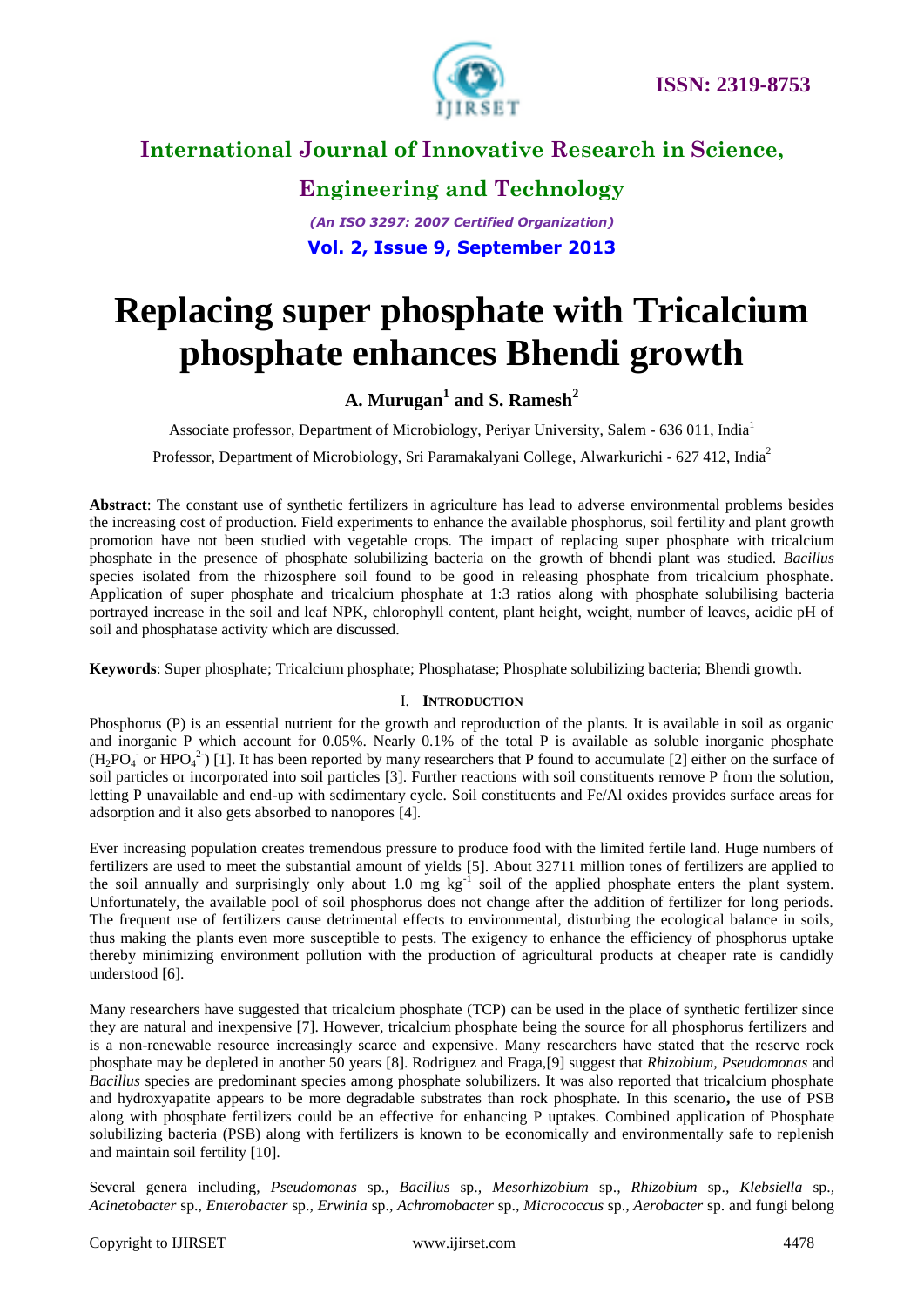

# **Engineering and Technology**

*(An ISO 3297: 2007 Certified Organization)* **Vol. 2, Issue 9, September 2013**

to the genera *Penicillium* sp. and *Aspergillus* sp. possess the ability to convert unavailable P into available one. These organisms release phosphorus into the soil by secreting organic acids like formic, acetic, propionic, lactic, glucolic, fumaric and succinic which are dissociating the bound forms of phosphate [11].

There is no consistency was observed under field conditions. Lack of persistence and competitiveness of introduced microorganisms may be of the reasons for such inconsistency. A very poor understanding of plant microbial interaction of phosphate solubilizing bacteria with their plants needs to be sorted out [12]. According to many researchers the experiments with biofertilizers were successful only under the trials but not in the field trial. Hence, through present study extensive field trials with phosphatic fertilizers were taken up to understand the efficiency of replacing superphosphate (SP) with cheap sources of phosphate like TCP. An optimized application of TCP along with PSB is needed at this scenario for the sustainable agriculture in India. If it is resolved, we can improve productivity to meet ever increasing global population [13].

#### II. MATERIALS AND METHODS

### *II. A Sampling Area*

To isolate efficient PSB, an agricultural field near Pottalpudur (Latitude: 8.81067 & Longitude: 77.41239), Tirunelveli district, Tamilnadu was selected for sampling. Rhizosphere soil samples were collected randomly using an auger (8.5 cm diameter) to attain six sub samples from the topsoil (7.5 cm depth). The collected samples were transported to the laboratory in a sterile polyethylene bag in an ice pack and preceded for microbial analysis within six hours of collection. Aseptic sampling and transfer procedures were duly followed at each step.

### *II. B Isolation of PSB*

Isolation and enumeration of PSB, was carried out using the Pikovskayas medium. The inoculated plates were incubated at 28  $\pm$ 2 °C for a period of 3-7 days. Positive PSBs were identified based on the zone of clearance around their colonies. Individual colonies were picked and restreaked on fresh hydroxyapatite medium for two to three times to get pure colonies. Identification of bacterial species was done on the basis of cultural, microscopic, and biochemical characteristics with reference to Bergey's manual of determinative bacteriology [14]. Similarly Total Viable Count (TVC) was estimated by the standard spread plate method using nutrient agar.

#### *II. C Field Application of PSB*

The field experimental design with three replicates in six fields (plots) each with the dimensions of 2m was marked by 1m. To evaluate the efficiency of P release from the TCP in the presence of SP, the following treatment setups were planned with control (without fertilizer & PSB), T1 (SP@25%), T2 (SP@50%), T3 (SP@75%), T4 (SP@100%), T5 (TCP@25%), T6 (TCP @50%), T7 (TCP @75%), T8 (TCP @100%), T9 (T5+PSB), T10 (T6+PSB), T11 (T7+PSB), T12 (T8+PSB), T13 **(**T1+T9), T14 **(**T1+T10), T15 **(**T1+T11) and T16 (T1+T12). 100 ml of the 48 hr old culture was used for inoculating the plots and inoculum was applied along with irrigation water. To avoid the leaching of fertilizers from one plot to another, a gap of one feet distance was maintained between each plot and plots were watered separately. Utmost care was taken to maintain an equal numbers of plants in each plot.

The various parameters like soil nitrogen, phosphorus, potassium, pH and plant morphological characters like leaf numbers, plant height, dry weight, and chlorophyll, NPK content of the plant leaves were analyzed at pre-flowering, flowering and final stages of plant growth. Ten samples from each plot were collected and respective parameters were analyzed.

*II. D Estimation of NPK from soil*

*II. D.1. Soil Nitrogen*

Soil nitrogen was estimated by the Macrokjeldhal method [15].

*II. D.2. Soil Phosphorus*

Phosphorus was estimated by the method of Olsen et al. [16].

*II. D.3.. Soil Potassium* Potassium was estimated by flame photometry method of Jackson [17].

*II. D.4. Soil pH*

Using pH meter the soil pH was analyzed.

*II. E.. Estimation of NPK and Chlorophyll from Plant Tissue*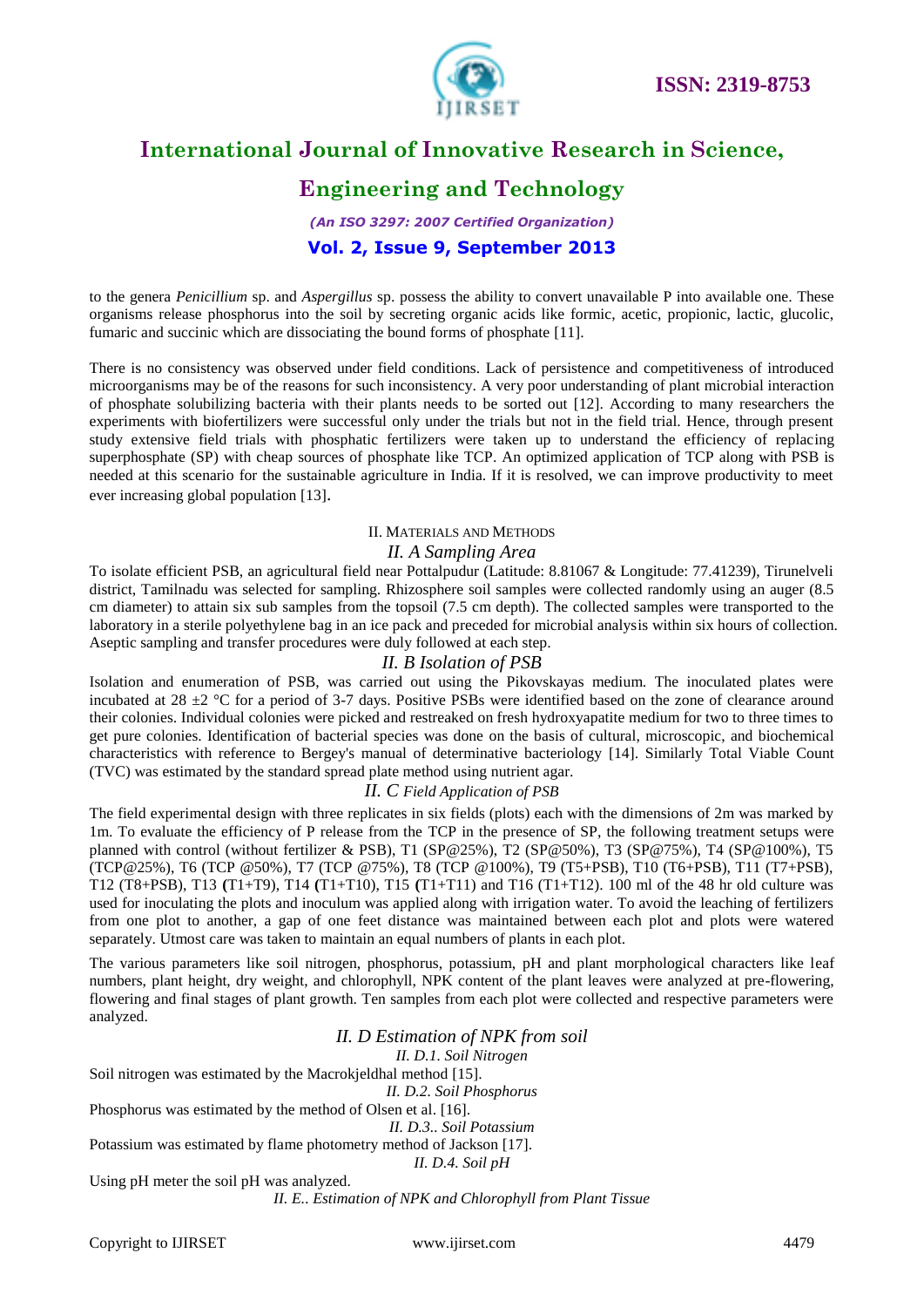

# **Engineering and Technology**

*(An ISO 3297: 2007 Certified Organization)* **Vol. 2, Issue 9, September 2013**

*II. E.1. Plant Nitrogen*

Plant nitrogen was estimated by the Microkjeldhal method [18]. *II. E.2. Plant Phosphorus* Phosphorus estimation was carried out in accordance with the method of Fiske and Subba Row [19]. *II. E.3. Plant Potassium* Using flame photometry method estimated the potassium content as adopted by Jackson [18]. *II. E.4. Chlorophyll*

Chlorophyll estimation was carried out by Arnon's method [20].

#### III. RESULTS

#### *III.A. Enumeration of total viable count and PSB*

Thirty eight different bacterial isolates were obtained and identified as *Alkaligens* Sp., *Bacillus* Sp., *Flavobacterium* Sp., *Brevibacterium* Sp., *Aeromonas* Sp., *Enterobacter* Sp., *Pseudomonas* Sp., and *Vibrio* Sp.,. Among the bacterial species, *Bacillus* Sp (37.8%) and *Pseudomonas* (18.9%) were found to be predominant, while *Brevibacterium* Sp. exhibits the lowest percentage (4.5%). Among these, *Bacillus* Sp. was found to be most efficient in solubilizing the insoluble phosphate to a soluble state which producing a wider zone of clearance around the colonies (Figure 1).



Fig. 1 GROWTH OF PSB ON PIKOVSKAYA'S MEDIUM

#### *III.B. Field application of PSB*

The properties like low solubility, low mobility, and high fixation by the soil matrix, the availability of P to plants is dominantly controlled by various factors including biological processes in the rhizosphere region [21]. Therefore, releasing more soluble form of phosphate using an efficient PSB was chosen as the candidate for the field application.

#### *III.C. Soil Analysis*

PSB counts as well as total viable in the plots treated with various combinations of SP and TCP along with PSB treatments varied with respect pre-flowering, flowering and final stages of the plant growth. It was noticed that the overall population decreased during the final stages of plant growth (data not shown). Among the different concentrations, plots treated with 25% of SP + 75% of TCP with PSB showed the maximum TVC  $(9.5 \times 10^7 \text{ CFU g}^{-1})$ during the flowering stage than the other plots tested. It was noticed that both TVC and PSB increased significantly during flowering stage and later got reduced gradually. Compared with the SP, TCP at 100% with PSB, showed 7.0  $x10^4$  CFU g<sup>-1</sup> PSB count. Plot seeded with PSB is known to increase the number in the presence of TCP than the SP (data not shown).

#### *III.D. Effect in the Soil NPK*

Phosphate solubilization is depending on various factors like nutritional, physiological and growth conditions of the PSB. The total nitrogen (N) content of the soil in different plots analyzed was found to be 246.8 kg ha<sup>-1</sup> in plot treated with 25% of SP + 75% of TCP along with PSB and while it was 210.5 kg ha<sup>-1</sup> in control plot. Plot treated with 50% TCP along with PSB showed appreciable amount of nitrogen  $(245.0 \text{ kg ha}^{-1})$  when compared with plot amended with 100% of SP which showed a slight increase in N content  $(238.0 \text{ kg ha}^{-1})$  than TCP added at 100%  $(231.0 \text{ kg ha}^{-1})$ .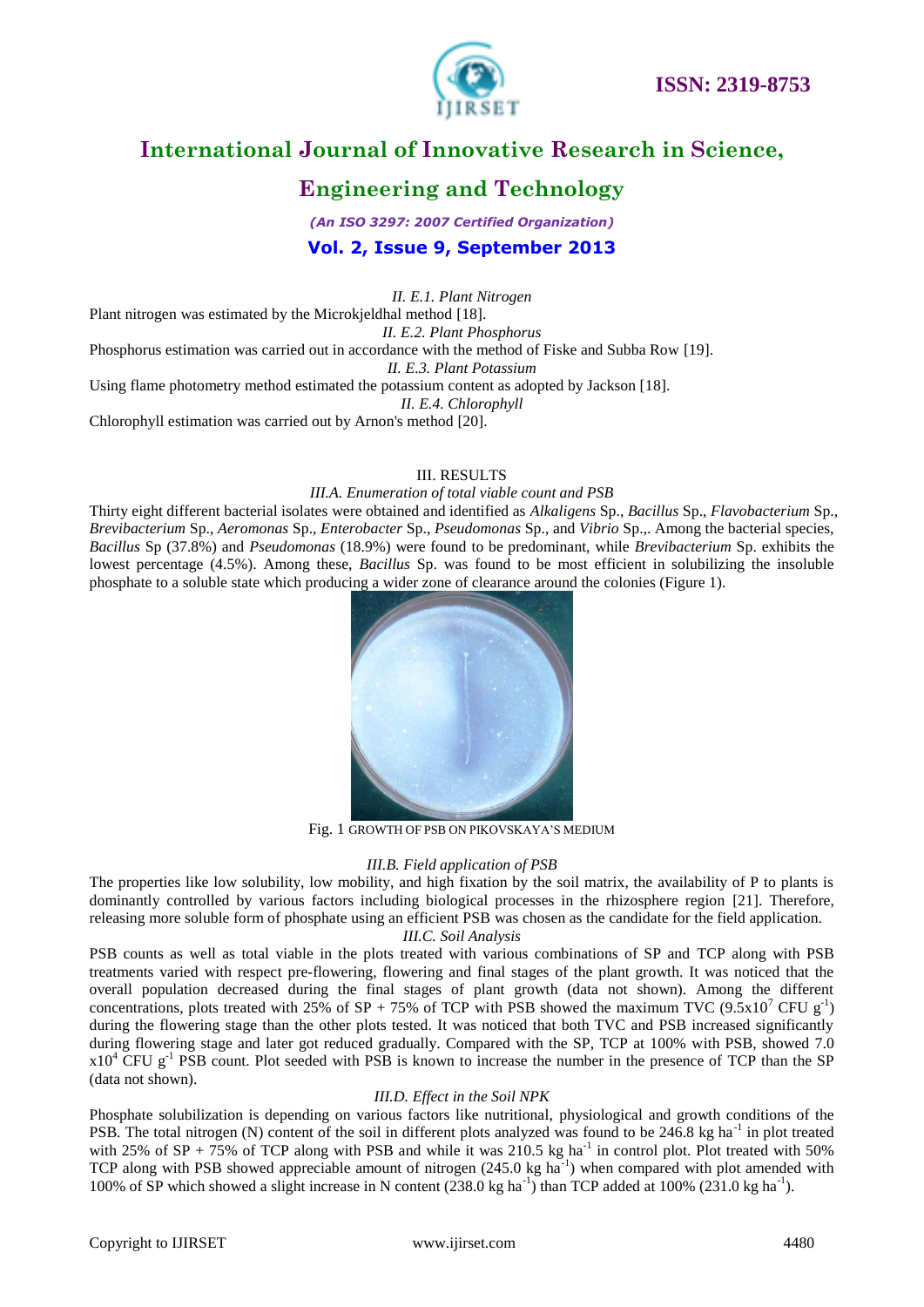

# **Engineering and Technology**

### *(An ISO 3297: 2007 Certified Organization)* **Vol. 2, Issue 9, September 2013**

The phosphorus content of the soil in different plots ranged from 110.8 kg ha<sup>-1</sup> to 143.0 kg ha<sup>-1</sup>. The highest value was observed in the plot treated with 25% of  $SP + 100\%$  of TCP along with PSB. PSB offers an alternative, which is capable of solubilizing native as well as added insoluble phosphate, making it available to the plants. It was also seen that the bacterial supplementation showed better results than single fertilizer. The phosphorus content in the soil was found to be very less during the final stages of plant growth than initial stages. PSB is known to render more phosphorus into the soil during the flowering stage. Slightly increased amount of  $\overline{P}$  (128.0 kg ha<sup>-1</sup>) was observed in the plot treated with 75% SP than the plot amended with 75% TCP (116.2 kg ha<sup>-1</sup>). The release of soluble form of phosphorus from the SP was found to be more significant than TCP. However, the phosphorus released from TCP was high when it was applied along with PSB.

The influence of PSB application with phosphate fertilizer on the soil potassium was found to be significant. It was observed that the plot treated with  $25\%$  of SP+100% of TCP along with PSB showing 34.6 kg ha<sup>-1</sup>. It was slightly high in the plot treated with 100% of SP (26.2 kgha<sup>-1</sup>) than TCP amended soil with 100% (25.0 kg ha<sup>-1</sup>) concentration. In the present study, soil analysis of treated plots showed higher concentrations of nitrogen, phosphorus and potassium in the flowering stage over control, which is an indication of a better globalization and in turn better uptake by the plant for growth (Table 1).

| Treatment                     |       |              | Soil Nutrients (kg -ha) |                        |     | Leaf Nutrients (mg $\frac{1}{5}$ of leaf) |    |  |
|-------------------------------|-------|--------------|-------------------------|------------------------|-----|-------------------------------------------|----|--|
|                               | N     | $\mathbf{P}$ | K                       | PSB count $(CFU^{-g})$ | N   | $\mathbf{P}$                              | K  |  |
| Control                       | 210.5 | 110.8        | 24.0                    | $3.9 \times 10^{4}$    | 2.5 | 0.0065                                    | 30 |  |
| T <sub>1</sub> - $(SP^*@25%)$ | 228.7 | 114.2        | 24.2                    | $3.2 \times 10^{4}$    | 3.0 | 0.0481                                    | 31 |  |
| $T2 - (SP@50\%)$              | 229.0 | 115.0        | 26.1                    | $3.3 \times 10^{4}$    | 3.2 | 0.0503                                    | 34 |  |
| $T3-(SP@75%)$                 | 235.1 | 116.2        | 26.0                    | $6.3 \times 10^{4}$    | 3.4 | 0.0620                                    | 35 |  |
| T4- $(SP@100\%)$              | 238.0 | 118.0        | 26.2                    | $7.0 \times 10^4$      | 3.2 | 0.0640                                    | 35 |  |
| $T5 - (TCP^{**}@25%)$         | 231.9 | 124.9        | 24.5                    | $3.9 \times 10^{4}$    | 3.5 | 0.0520                                    | 32 |  |
| T6 - (TCP@50%)                | 230.0 | 126.0        | 24.8                    | $6.0 \times 10^{4}$    | 3.6 | 0.0534                                    | 33 |  |
| T7 - (TCP@75%)                | 232.0 | 128.0        | 25.0                    | $7.2x\ 10^4$           | 3.8 | 0.0550                                    | 35 |  |
| T8 - (TCP@100%)               | 231.0 | 125.0        | 25.0                    | $6.9 \times 10^{4}$    | 4.0 | 0.0560                                    | 37 |  |
| $T9 - T5 + (PSB^{***})$       | 234.0 | 127.7        | 28.8                    | $7.5x 10^4$            | 4.2 | 0.0720                                    | 38 |  |
| $T10 - T6 + (PSB)$            | 235.0 | 130.0        | 29.0                    | $7.9 \times 10^4$      | 4.4 | 0.0740                                    | 40 |  |
| $T11 - T7 + (PSB)$            | 236.0 | 135.0        | 29.4                    | $8.3 \times 10^{4}$    | 4.6 | 0.0745                                    | 41 |  |
| $T12 - T8 + (PSB)$            | 237.0 | 140.0        | 29.6                    | $8.5 \times 10^{4}$    | 5.0 | 0.0760                                    | 42 |  |
| $T13 - T1 + T9$               | 240.6 | 136.5        | 29.7                    | $9.2 \times 10^{4}$    | 5.2 | 0.0780                                    | 40 |  |
| $T14 - T1 + T10$              | 245.0 | 141.0        | 30.0                    | $9.3 \times 10^{4}$    | 5.4 | 0.0801                                    | 45 |  |
| $T15 - T1 + T11$              | 246.0 | 141.5        | 31.2                    | $9.5 \times 10^{4}$    | 5.5 | 0.0870                                    | 46 |  |
| $T16 - T1 + T12$              | 243.8 | 143.0        | 34.6                    | $9.4 \times 10^{4}$    | 5.7 | 0.0945                                    | 48 |  |

Table – 1 EFFECT OF TRICALCIUM PHOSPHATE SUPPLEMENTATION ON SOIL AND LEAF NPK

\* SP- Super Phosphate, \*\*TCP – Tricalcium Phosphate, \*\*\* PSB – Phosphate Solubilizing Bacteria

#### *III.E. Influence on leaf NPK:*

The influence of PSB application with SP and TCP was significant in the leaf NPK content. Plot inoculated with 25% of SP + 100 % of TCP with PSB showed a maximum level of NPK than the control. Maximum NPK was 5.7, 0.0945 and 48 kg ha<sup>-1</sup> respectively when the plot was amended with 25% of  $SP + 100\%$  of TCP with PSB, while with other treatments it was found to be moderate, Plot inoculated with 25% of SP + 25% of TCP with PSB also showed comparatively a good response of N, P and K content as 5.2, 0.0780 and 40 kg ha<sup>-1</sup> respectively (Table 1).

Total nitrogen in the leaf collected from different plots showed a maximum value during the pre-flowering stage of observation (5%) and then reduced to 4.7% followed by a farther reduction to 1.9 % during the final stages. P content in the plant leaves among different plots treated with SP and TCP showed varying results. The plot treated with 100% of SP showed better results than the plot treated with 100% TCP. Leaf potassium in the plot applied with 100% of TCP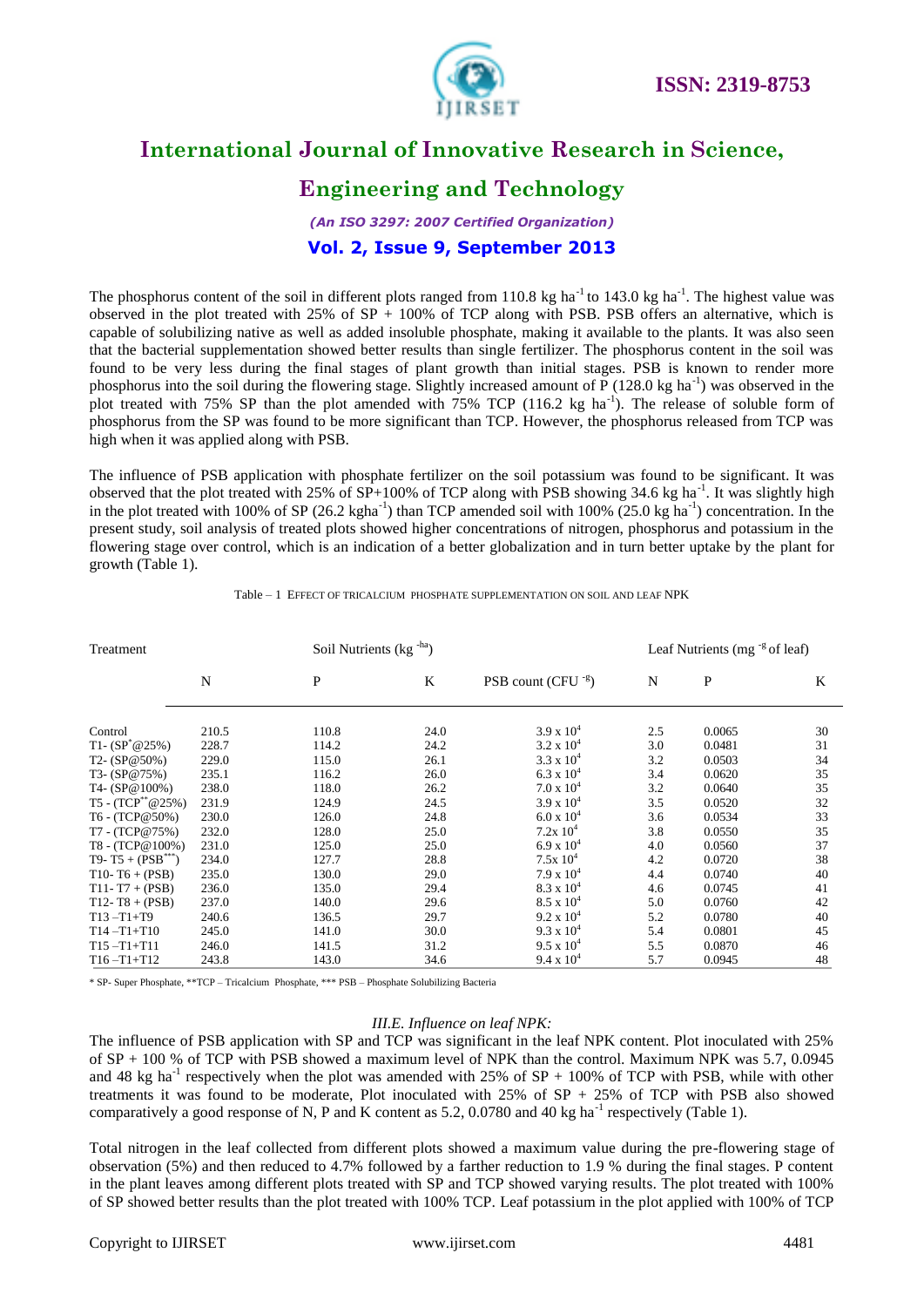

# **Engineering and Technology**

*(An ISO 3297: 2007 Certified Organization)* **Vol. 2, Issue 9, September 2013**

and PSB was found to be more significant  $(42 \text{ kg ha}^{-1})$  than other concentrations of TCP and SP used either with or without PSB. However, the maximum K was observed in the plot treated with 25% of SP+100% of TCP with PSB. The maximum amounts of K observed also showed the presence of more TVC and PSB found in the plot applied with 25% of SP+100% of TCP with PSB (Table 1).

#### *III. F. Influence on the plant growth:*

Application of PSB with SP and TCP on the plant growth was found to be more significant than control plot. Among various ratios of the SP and TCP used, the plot treated with  $25\%$  of SP + 100% of TCP with PSB showed maximum plant growth in terms of plant height, total weight, chlorophyll content and number of leaves. The maximum value of plant height, wet weight, chlorophyll content and total leaf numbers recorded were 154cm, 25g, 8.2mg g<sup>-1</sup> and 18 respectively. Plant growth was slightly different when 25% TCP concentration was used. Interestingly there was a significant increase in the plant height (144 cm) when TCP was used at 100% than the use of SP at 100% which showed only 138cm. Of these,  $25\%$  of  $SP + 50\%$  of TCP with PSB showed maximum plant weight as  $26g$  while other treatments showed, moderate plant growth over control. Similar trend was observed with chlorophyll content. The maximum amount of chlorophyll (8.2 mg<sup>-g</sup> of leaf) was recorded in the plot inoculated with 25% of  $\overline{SP}+100\%$  of TCP with PSB, while this was 7.0 mg  $g^{-1}$  when only 25% of TCP alone used. The plot inoculated with 25% of SP + 100% of TCP with PSB showed a significantly higher leaf number (19) than other treatment methods tested. The above results showed that when more of TCP was added it was found to get mobilizing in the field and absorbed by the plant system. As a result, the plot applied with more of TCP has resulted in higher chlorophyll content than other concentrations of TCP (Table 2).

Table – 2 SUPPLEMENTATION OF TRICALCIUM PHOSPHATE PLANT GROWTH IN THE PRESENCE OF PSB

| Treatment          |             |            | Plant growth     |               |  |  |
|--------------------|-------------|------------|------------------|---------------|--|--|
|                    | Height (cm) | Weight (g) | Chlorophyll (mg) | No. of leaves |  |  |
|                    |             |            |                  |               |  |  |
| Control            | 092         | 06         | 7.0              | 07            |  |  |
| T1- $(SP@ 25%)$    | 125         | 12         | 7.2              | 15            |  |  |
| T2- $(SP@ 50%)$    | 129         | 14         | 7.4              | 16            |  |  |
| T3- $(SP@ 75%)$    | 134         | 18         | 7.6              | 15            |  |  |
| T4- $(SP@ 100%)$   | 138         | 20         | 7.7              | 15            |  |  |
| T5 - (TCP@25%)     | 130         | 11         | 7.0              | 13            |  |  |
| T6 - (TCP@ 50%)    | 135         | 13         | 7.2              | 14            |  |  |
| T7 - (TCP@75%)     | 141         | 14         | 7.3              | 13            |  |  |
| T8 - (TCP@ 100%)   | 144         | 15         | 7.4              | 12            |  |  |
| $T9 - T5 + (PSB)$  | 140         | 20         | 7.6              | 14            |  |  |
| $T10 - T6 + (PSB)$ | 146         | 22         | 7.8              | 15            |  |  |
| $T11 - T7 + (PSB)$ | 150         | 23         | 7.9              | 16            |  |  |
| $T12 - T8 + (PSB)$ | 152         | 22         | 7.7              | 15            |  |  |
| $T13 - T1 + T9$    | 148         | 24         | 7.9              | 16            |  |  |
| $T14 - T1 + T10$   | 153         | 26         | 8.0              | 17            |  |  |
| $T15 - T1 + T11$   | 154         | 25         | 8.2              | 18            |  |  |
| $T16 - T1 + T12$   | 154         | 24         | 8.0              | 16            |  |  |

#### *III. G. Impact of TCP on Phosphatase activity:*

Plot treated with various combinations of TCP and SP along with PSB showed different ranges of phosphatase activity. The enzyme activity found to be significant with plot treated with 50% of TCP (412 EU mL $^{-1}$ ) than any other treatment. However, increasing the TCP concentration beyond 50% has not increased the enzyme activity. However, the 348.6 EU  $mL^{-1}$  was recorded as maximum with SP at 25% U mL<sup>-1</sup>, and other concentrations were found to be lower (Table 3).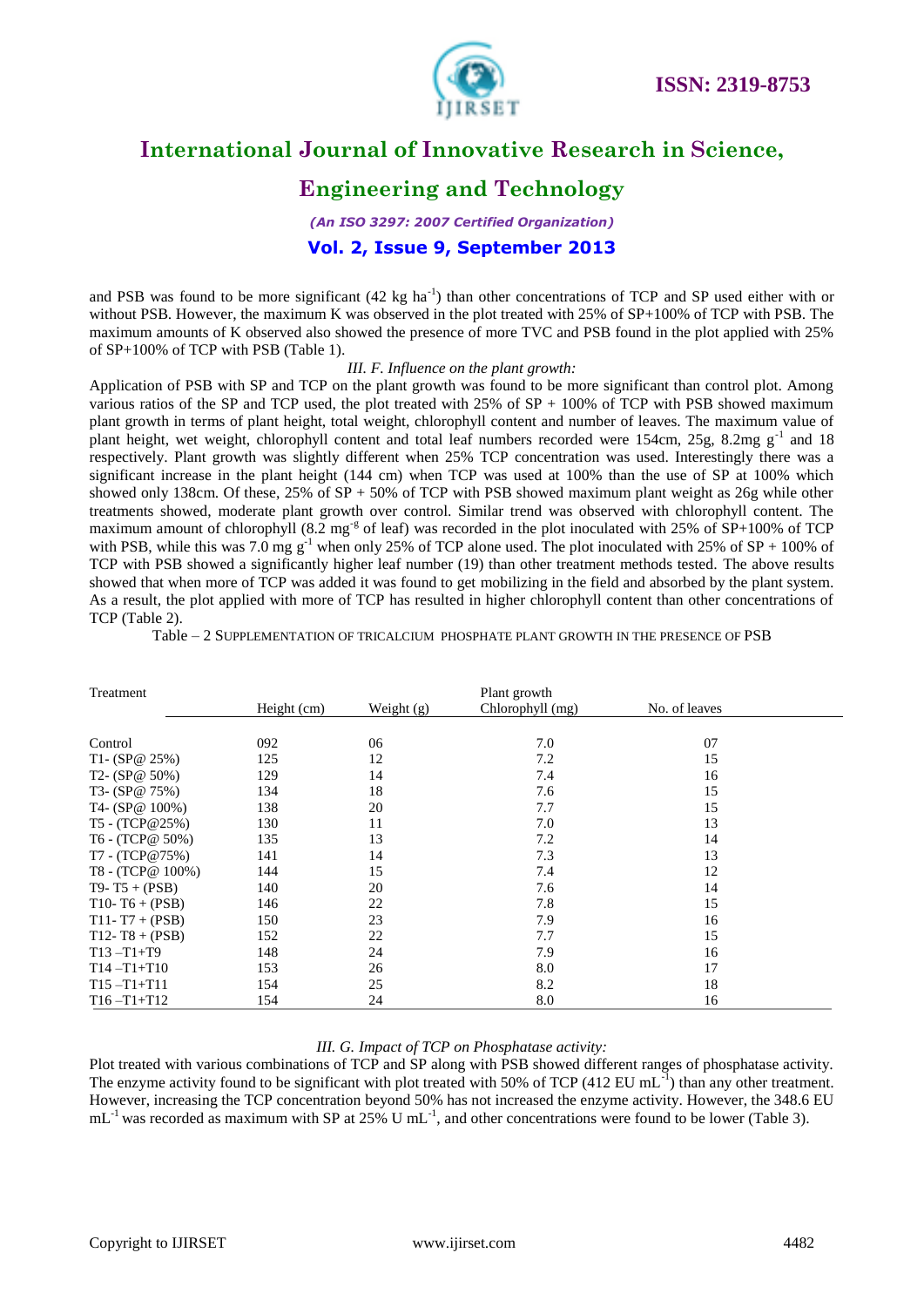

### **Engineering and Technology**

*(An ISO 3297: 2007 Certified Organization)* **Vol. 2, Issue 9, September 2013**

Table – 3 EFFECT OF TRICALCIUM PHOSPHATE ON THE PHOSPHATASE ACTIVITY PIKOVSKAYA'S MEDIUM.

| Treatment                    | Phosphatase activity (EU $mL^{-1}$ ) |  |  |  |  |
|------------------------------|--------------------------------------|--|--|--|--|
|                              |                                      |  |  |  |  |
| Control                      | 160.8                                |  |  |  |  |
| T1- TCP @ $25% + PSB$        | 361.0                                |  |  |  |  |
| $T2 - TCP \omega 50\% + PSB$ | 412.0                                |  |  |  |  |
| $T3 - TCP @ 75\% + PSB$      | 397.1                                |  |  |  |  |
| $T4 - TCP @ 100\% + PSB$     | 386.0                                |  |  |  |  |
| $T5 - T1 + SP$ @ 25%         | 348.6                                |  |  |  |  |
| $T6 - T2 + SP$ @ 25%         | 331.0                                |  |  |  |  |
| $T7 - T3 + SP@25\%$          | 346.0                                |  |  |  |  |
| $T8 - T4 + SP@25%$           | 342.0                                |  |  |  |  |

#### IV. DISCUSSIONS

Tricalcium phosphate is mineral apatite contains insoluble phosphate. Few experimental studies have been conducted in India to prove positive implication of PSB and plant growth. Several studies conducted with various crops have showed that fertilizing soil with PSB increased levels of available P. Sundara et al*.* [22] reported that sustaining long term productivity of sugarcane increased with RP and PSB inoculation. Going astutely through several results of the agricultural arena composing the chemical fertilizers, the PSB inoculants remains an open field wherein the combined use of bacterial fertilizer with tricalcium phosphate along with super phosphate to achieve higher vegetable crop yield was reported in the present study.

The need of the hour is to identify methods to reduce the addition of super phosphate with an effective combination of PSB. Hence this finding will helps us to disarm the continued use of the synthetic fertilizer that has been affecting ecological balance, micro-biota and physico-chemical parameters of the earth crest. Application of SP and TCP along with PSB is known to increase the bacterial count and promote the flagella development in the rhizosphere region [23]. A good number of plants exudates get released during the flowering stages contributing to a high PSB and TVC among all the treated plots. Exudates leached from the plant roots also increases bacterial counts during the flowering stage [24]. The plant keeps excreting and sloughing off lower quantities of organic substances which favor the increasing bacterial counts around the rhizosphere area.

Phosphate solubilizing microorganisms produce wide range of phosphatases and able to use P from various forms P present in soil. It reported that higher in P-deficient soils showing increased phosphatase activity. Phosphatases being inducible enzymes, the intensity of their requirement determined this enzyme for orthophosphate [25] and which is also affected by soil pH. Therefore, enzyme activity differed with reference to availability of P. Depletion of soil organic P significantly increases in the activity of both mono- and diester phosphatases [26]. However, microorganisms present in the rhizosphere can directly solubilize P to meet their own requirements and produce appreciable amount of phosphatase. Soil extracts treated with phosphatase enzyme releases good amounts of orthophosphate. Measuring phosphatases activity implies rate of phosphate transformation in the microenvironment and determine microbial dynamics [27].

These organisms convert the soluble forms by releasing low molecular weight organic acids, hydroxyl and carboxyl groups of the organic acids, chelate with the cations bound to phosphate and release orthophosphate. Amino acids, carbohydrates, nucleic acid derivatives, growth factors, enzymes and other factors influence the abundant existence of bacterial colonies are high in the rhizosphere area during flowering stage [28].

Similar observations by Gopalakrishnamurthy et al. [29], showed that establishment of increased bacterial population in the rhizosphere could be a reason for the reduced fungal population in that region. Though antagonism is a factual phenomenon, it cannot be taken for granted as a reason for the decreased bacterial count at final stage. In turn,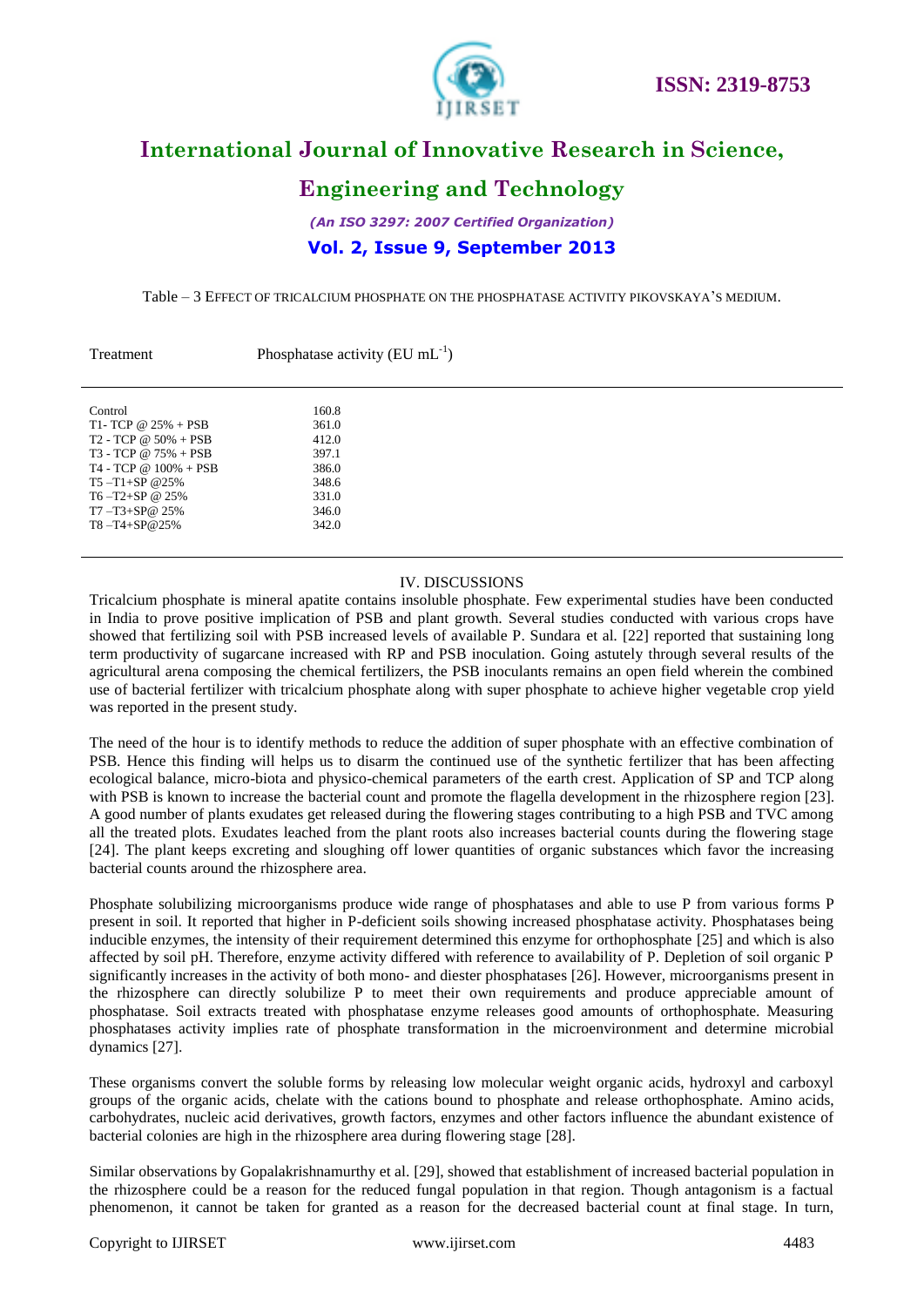

# **Engineering and Technology**

### *(An ISO 3297: 2007 Certified Organization)* **Vol. 2, Issue 9, September 2013**

microbial activity releases plant nutrients around the root system. Total microorganisms of the biosphere soil play a key role in the availability of nutrients to plants [30]. PSB counts are directly influenced by soil properties especially the quantity of phosphorus present and the cultivation patterns. PSB establishes a synergistic interaction with the plants by providing them soluble phosphates and taking carbon compounds in return [31].

*Bacillus* species solubilize phosphorus by secreting phosphatase and are known to acidify external medium which lower the pH thereby dissociating the bound forms of phosphate and releasing it as orthophosphate into the soil. The change in soil pH from 6.8 to 5.8 at flowering stage plays a very significant role in mobilizing phosphate. TCP get well soluble when a drop in pH (to 4.9 and 6.0) from an initial pH of  $6.8 - 7.0$  [26]. The previous reports to fortify those calcium phosphates get dissolved by acidification [32]. Different studies have implicated that the inoculation of *Bacillus sp.* as biofertilizers play a major role in the releasing of orthophosphate from unavailable forms of phosphate and with the reduction of disease concomitantly. Saharan and Nehra, [33] also, reported that *Bacillus* sp., isolated from rhizosphere soil was able to soluble phosphate and influence the plant growth.

Combine use of phosphate biofertilizers along with PSB are known to increase the availability of phosphorus, plant growth promoting substances, N, Fe, Zn etc., through production of various organic acids. Abou-Aly et al*.* [34] conducted a field trial using rock phosphate with PSB and showed that it increased the sugarcane yield and improved juice quality, and improved fruit quality of squash and wheat have been documented by El-Yazeid and Aly, [35]. PSB inoculums along with SP and TCP increase the biomass, plant height, pod yield, plant leaves and NPK-uptake in the plant.

Our results are very much confirmatory to the reports of El-Yazeid and Aly, [35]. Application of super phosphate decreases the phosphatase activity to a minimum than those treated with tricalcium phosphate. However, many of the earlier reports showed that super phosphate is better absorbed than the tricalcium phosphate [36]. Plot treated with PSB along with either TCP or SP showed better result than the plot treated only with SP or TCP. This shows that substantial amount of SP or TCP could be saved when bacterial inoculums are used. Earlier findings also show that PSB and phosphate fertilizers together could reduce phosphate fertilizer application by 50 % without affecting the crop yield.Tricalcium phosphate inoculated with PSB produced higher yields than other treatments. Similar results have been reported by Mohamed and Ibrahim [37].

Leaf NPK analyzed found to increase during flowering stage than the other stages analyzed. High TVC and PSB population resulted from the release of good quantity of plant exudates released during the flowering stage might be the reason for an increased NPK content. Plant exudates containing organic acids like glutamic acid, succinic acid, lactic acid, oxalic glyoxalic, maleic and fumaric acid forms complex with cations such as  $Ca^{2+}$  and  $Fe^{2+}$  which results in the release of orthophosphate into the rhizosphere regions [38].

The above results may be attributed to the increased uptake of phosphorus and potassium by the plant resulting in dry matter yields, fruits and plants. Similar findings of Gopalakrishnamurthy et al. [29] also revealed that the effects of various treatments of the seed on height, dry weight, nitrogen and phosphorus contents of plant increased which corroborate with our work. Findings of Chandrasekhar and Shetty [39] also imply that phosphorus content of the leaf is increased when combined inoculation with chemical fertilizer.

Higher plant growth and yield in the phosphate along with PSB inoculated field showed that the increased rhizosphere population produces fungistatic and growth promoting substances which influences plant growth. Our results like plant height, dry weight, chlorophyll content, leaf number and yield showed very similar trend with works of Sarkar et al. [40], showing that inoculation have positive yield response in various crops such as rice, wheat, barley, tobacco, sugar cane, potato and various vegetables and forage crops. Available phosphorus strongly influences leaf growth and chlorophyll content of plants. This was reported by Colomb et al. [41] that chlorophyll content was higher during the flowering stage and later reduces gradually.

Bouton and Zuberer [42] reported that overall increase in plant height, number of tillers, dry matters and grain yield could be attributed not only to nitrogen fixer, but also the growth promoting substances produced by this bacterium.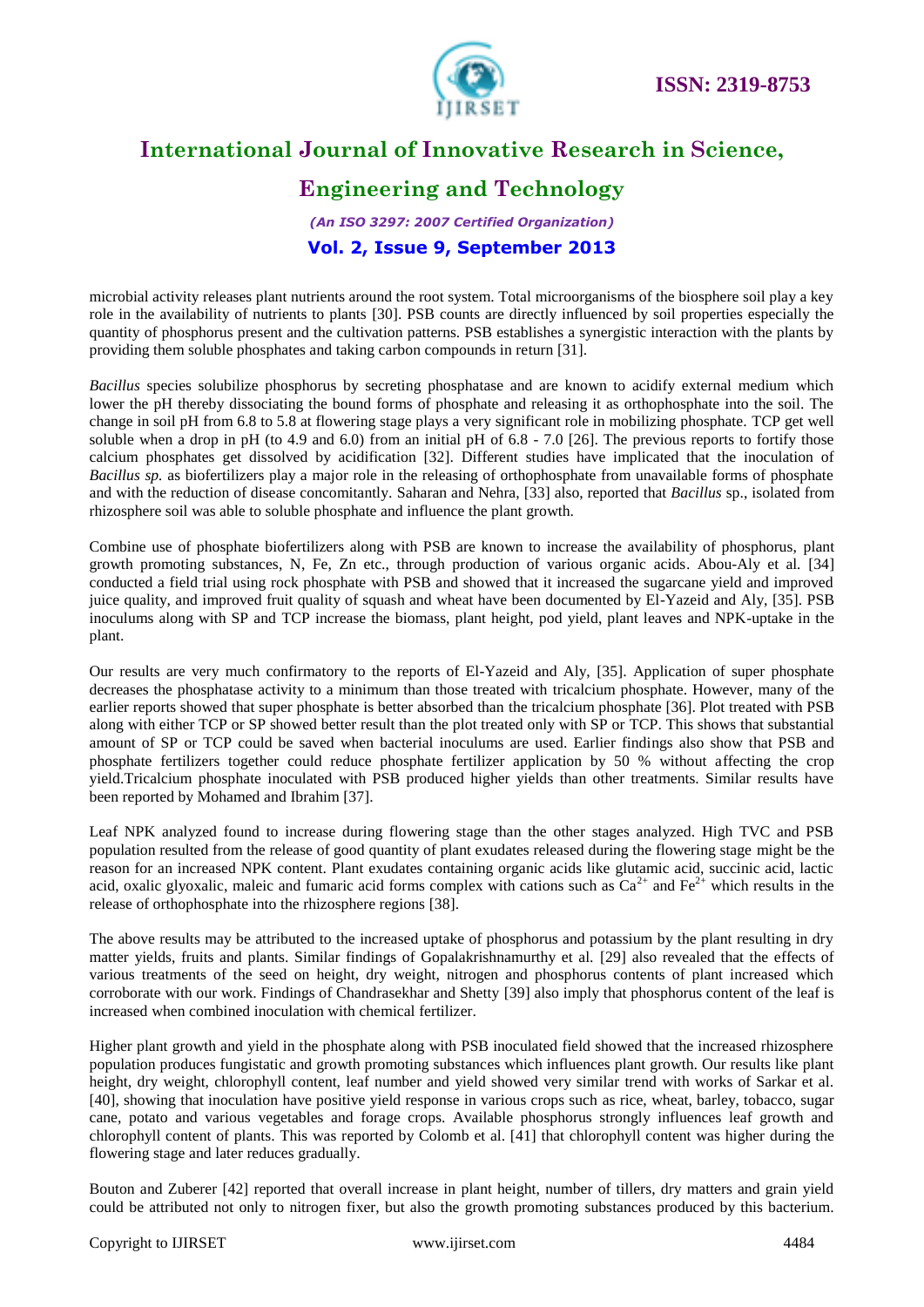

### **Engineering and Technology**

### *(An ISO 3297: 2007 Certified Organization)*

### **Vol. 2, Issue 9, September 2013**

This clearly shows that increased bacterial population during the flowering stage produces more of plant growth promoting substance that increases overall plant growth. In addition, the increased PSB count also contributes to a higher phosphate solubilization thereby a higher uptake of phosphorus by the plant reflecting in a better growth. It is evidenced from our study that TCP could be used as a cheap source of phosphorus especially when it is mixed with 25% of superphosphate and PSB inoculation. The use of PSB would certainly alleviate the available phosphorus in soil and minimize the application of P fertilizer which in turn would reduce the problem of environmental pollution.

#### V.CONCLUSION

Field experiments to enhance the available phosphorus found to be a limiting factor for the sustainable agriculture production. It's envisaged from our results that the phosphate-solubilizing bacteria applied in the agriculture field would reduce P fertilizer application. Replacing superphosphate with tricalcium phosphate in the presence of PSB was shown to be efficient at 25 % of SP and 75 % of TCP along with PSB. These concentrations portrayed an increase in the soil and leaf NPK, chlorophyll content, plant height, weight and number of leaves in bhendi. It's learned that soil microorganisms are important for cycling of P in soil and it will provide basic information towards development of more P-efficient and sustainable agricultural systems.

#### **REFERENCES**

- [1] Zou, X., Binkley, D., and Doxtader, K.G. , A new method for estimating gross phosphorus mineralization and immobilization rates in soils. Plant Soil Vol. 147, 243–250, 1992.
- [2] Bertrand, I., Holloway, R.E., Armstrong, R.D., McLaughlin, M.J., "Chemical characteristics of phosphorus in alkaline soils from southern Australia", Aust J Soil Res, pp. 4161–76, 2003.
- [3] Mike, J., McLaughlin, T. M., Smernik, R., Sam, P., Stacey ,P., Ajiboye, B., and Guppy, C., "The chemical nature of P accumulation in agricultural soils - implications for fertilizer management and design: an Australian perspective", Plant Soil, Vol. 349, pp. 69–87, 2011.
- [4] Arai,Y., and Sparks, D. L, "Phosphate reaction dynamics in soils and soil minerals: a multiscale approach" Adv Agron 94:135–179. 2007.
- [5] Rengel, Z., "Bioavailability of phosphorus and micronutrients in the soil-plant-microbe continuum", K-8, Fifth International Symposium ISMOM 2008, Puco´n, Chile, pp.24–28, 2008.
- [6] Goldstein, A.H., "Bioprocessing of phosphate ore: essential technical considerations for the development of a successful commercial technology", Proc 4th Int Fert Assoc Tech Conf IFA, Paris, 220, 2000.
- [7] Medina, A., and Azcon, R., "Effectiveness of the application of arbuscular mycorrhiza fungi and organic amendments to improve soil quality and plant performance under stress conditions", J Soil Sci Plant Nutr, Vol. 10, pp. 354-372, 1981.
- [8] Krey, T., Vassilev, N., Baum, C., Eichler-Löbermann, B., "Effects of long-term phosphorus application and plant-growth promoting rhizobacteria on maize phosphorus nutrition under field conditions,. Eur J Soil Biol Vol. 55, pp. 124-130, 2013.
- [9] Rodriguez and Fraga, Phosphate solubilizing bacteria and their role in plant growth promotion,Biotechnology Advances, Vol. 17,pp. 319–339, 1999.
- [10] Ouahmane, L., Thioulouse, J., Hafidi, M., Prin, Y., Ducousso, M., Galiana, A., Plenchette, C., Kisa, M., and Duponnois, R., "Soil functional diversity and P solubilization from rock phosphate after inoculation with native or allochtonous arbuscular mycorrhizal fungi", For Ecol Manage Vol. 241, pp. 200–208, 2007.
- [11] Villegas, J., and Fortin, J.A., "Phosphorus solubilization and pH changes as a result of the interaction between soil bacteria and arbuscular mycorrhizal fungi on a medium containing NH4 + as a nitrogen source", Can J Bot, Vol. 79, pp. 865-870, 2001.
- [12] Zaidi, A., Khan, M.S., Ahemad, M., Oves, M., "Plant growth promotion by phosphate solubilizing bacteria", Acta Microbiol Immunol Hung, Vol. 56,pp. 263–284, 2009.
- [13] Cordell, D., Drangert, J.O., White, S., "The story of phosphorus: global food security and food for thought", Global Environmental Change, Vol.19, 292–305, 2009.
- [14] Sneath PHA, Mair NS, Sharpe EM, Holt JG (1986) Bergey's Manual of Systematic Bacteriology, Williams and Wilkins, Baltimore, U.S.A.,.
- [15] Bremner, J.M., Mulvaney, C.S., "Total nitrogen" in: A.L. Page, R.H. Miller, DR Keeny (Eds.) Methods of Soil Analysis, American Society of Agronomy and Soil Science Society of America, Madison,pp.1119-1123,1982.
- [16] Olsen, S.R., Watanable, F.S., and Dean, D.A., "Estimation of available phosphorus in soils by extraction with sodium bicarbonate". in: USDA Circular 939, Gov. Printing Office Washington D.C. pp.1-19 1954.
- [17] Jackson, M.L., "Influence of different organic wastes on the go bar gas production and manurial values of the spent slurry", IJM., Vol. 19 :246- 247, 1967.
- [18] Jackson, M.L., "Soil Chemical Analysis" Prentice-Hall India, New Delhi, 1973.
- [19] Fiske, C.M., and Subba Rao, Y., "The colorimetric determination of phosphorus", J Biol Chemi, Vol. 66, pp. 375-400, 1925.
- [20] Arnon, D. I, "Phosphorus metabolism and photosynthesis". Ann Rev Plant Physiol, Vol. 7, pp. 325 -354, 1956.
- [21] Shen, J., Yuan, L., Zhang, J., Li, H., Bai, Z., Chen, X., Zhang, W., Zhang, F., "Phosphorus Dynamics: From Soil to Plant." Plant Physiology Vol. 156, pp. 997–1005, 2011.
- [22] Sundara B, Natarajan V, Hari K (2002) Influence of phosphorus solubilizing bacteria on the changes in soil available phosphorus and sugarcane and sugar yields. Field crop research 77 : 43-49.
- [23] Bais, H. P., Weir, T.L., Perry, L.G., Gilroy, S., Vivanco, J.M., "The role of root exudates in rhizosphere interactions with plants and other organisms", Annu. Rev. Plant Biol., Vol.57, pp. 233–366, 2006.
- [24] Alexander,M., "Introduction to Soil Microbiology", John Wiley & Sons, Inc., 1961.
- [25] Acosta Martínez, V. , and Tabatabai, M.A., "Enzyme activities in a limed agricultural soil", Biol Fert Soils, Vol. 31, pp. 85-91, 2000.